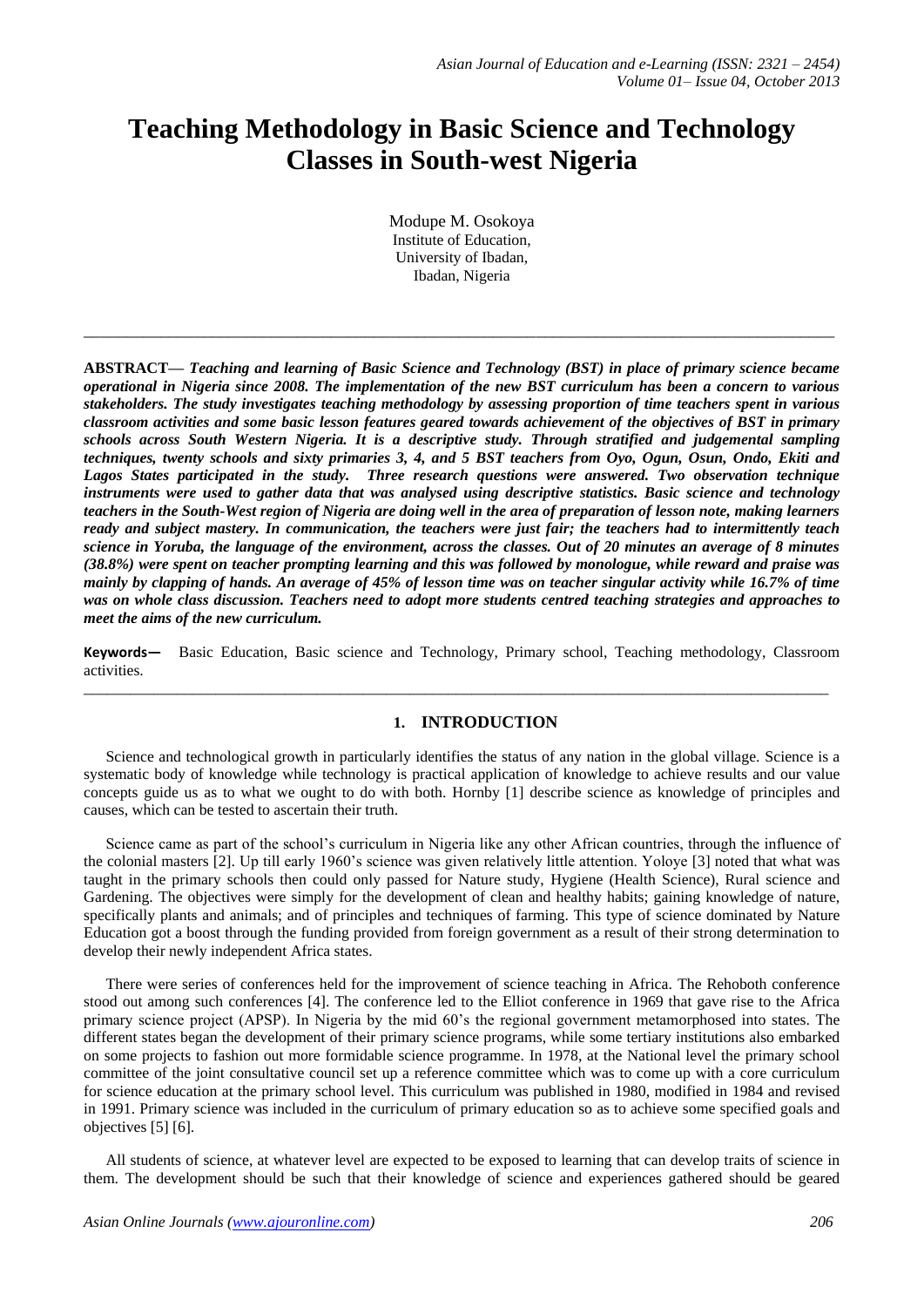towards applying if to solve practical real life problems. The primary school is just the right place to start laying foundation of such development.

Primary education is supposed to be given in an institution for children aged  $6-11 +$  year. This level of education aims among other things to inculcate permanent literacy and numeracy and to lay a solid basis for scientific and reflective thinking [7]. The Universal Basic Education (UBE) in Nigeria was launched as a consequent to the world declaration of Education for All (EFA) in the Jomitten conference of 1999 in which Nigeria was a signatory. The UBE was launched in 1999 as an instrument per excellence in which the laudable goals of EFA was to be achieved by year 2010. Two of the core subjects through which the goals of education could be achieved are Basic Science and Technology and Basic Science which were formerly Primary science and Integrated Science in Primary School and Junior Secondary School respectively since the year 2005. However when the Federal Government of Nigeria declared the 9-year basic education programme, there were series of revision, restructuring and re-alignment of the Basic Science and Technology Curriculum. This was done more especially to meet up with the targets of the context of National Economic Empowerment Development Strategies (NEEDS) and the Millennium Development Goals (MDGs). The new Curriculum became operational in 2008.

The new BST curriculum covers three strands of basic education in Nigeria. The strands are lower basic education (primary 1-3); middle basic education (primary 4-6) and upper basic education (Junior Secondary School  $1 - 3$ ). At the Junior Secondary School however, the subject is split into Basic Science and Basic Technology for more in-depth teaching and learning of the rudiments of science and technology respectively. Ihebeveme [8] while proffering solutions to challenges teachers face in their efforts to realising the goals of universal basic education in Nigeria stated the need for a student (pupil) oriented climate. This means that the teachers are expected to make the interest of the pupils to acquire knowledge paramount in their minds and act accordingly. The country's National Teachers' Institute (NTI) [9] makes it clear that the general objective of BST is to enable pupils observes and explore the environment using their senses and their hands. The Institute have the under listed as the reasons why BST programme is an important aspect of the 9-year Universal Basic Education.

- Explain event in nature
- Have all round development (cognitive, affective and psychomotor)
- Think and reason in a logical manner
- Acquire skills that can be scientifically employed in gathering information from the environment to solve science puzzles.
- Develop effective natural curiosity when they carry out scientific investigations

Sharehu [10] in his capacity as a chief executive officer of NTI identified a number of factors that are responsible for the decline in the quality of teaching and learning at the primary school level. The factors are inadequate infrastructure, poor teaching and learning environment, lack of basic teaching materials, non-challant attitude of parents and low quality of teachers. Babatunde [11] also pointed out that the teacher being a curriculum implementer and guide to the learner needs to know what to teach, how to teach it and how to ensure that learning takes place. Professional development of teacher in whatever form, is important for effective lesson delivery [12]

Mbajiorgu [13] noted that children like science, and that it is as the primary school level that wandering and inquiry minds are nurtured. It is therefore the duty of the BST teachers to spark the interest of the pupils at this foundation level to make them like science such that they can eventually choose science related professionals when they grow old. According to Babatunde [14], the skills and knowledge teachers take to the classroom determines to a large extent what takes place in the class. The new BST curriculum has been in operation since 2008 and teachers have been mobilised for its effective and total implementation across the country. However, some problems have been identified to be hindrances to this desired goal. Some of the problems as earlier envisaged by NTI [9] include:

- Inadequate supply of curriculum module
- Inability of the basic science teacher to meaningfully interpret the performance objective.
- Skipping unfamiliar concept or area
- Inability to organise activities for pupils
- Skipping activities where materials are not ready available
- Inability to identify sources of teaching aid
- Lack of assessment skills
- Brushing the pupils to complete the scheme of work

The inability to achieve the goals of BST curriculum at the primary school may be dependent on how teachers manage the resources at their disposal. There have been studies on teacher factors in relation to pupils' achievement and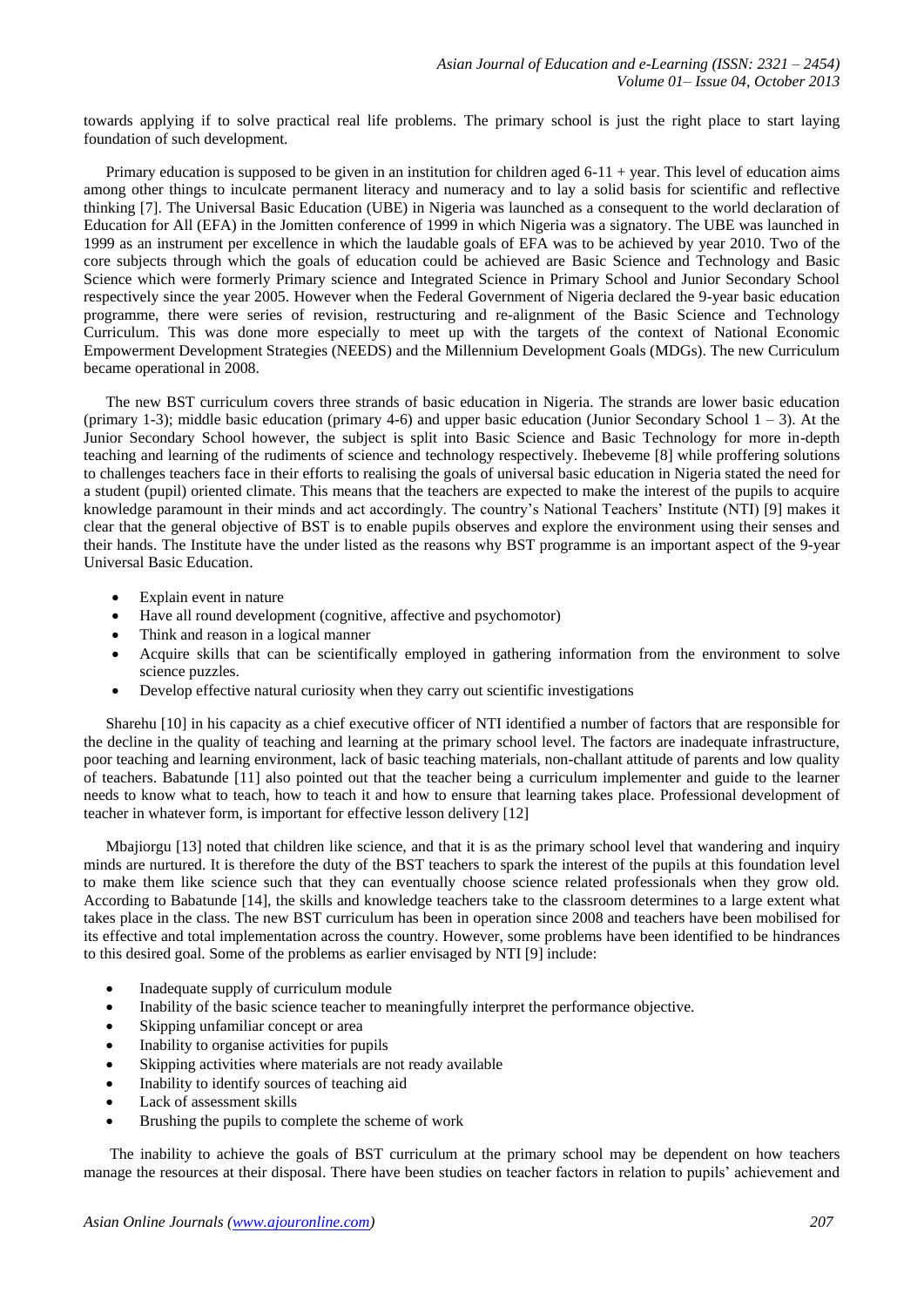on different teaching methodologies. However, there is still not much empirical explanation on lesson delivery and how BST teachers manage time for different class activities.

#### *1.1 The Problem*

This study was set to investigate the Basic Science Technology (BST) teachers' teaching methodology across the south-west zone of Nigeria. It was carried out with a view to finding out how the classroom practices are contributing to the achievement of the laudable aims of the subject especially in its new form in the school curriculum and proffer ways of improving upon what we have on ground. This study therefore investigated the proportion of time teachers spent in various activities that can lead to effective teaching and learning in the classroom. It also assessed the teachers on some basic lesson features so as to establish how they are working towards the achievement of the objective of the BST stated in the revised curriculum.

#### *1.2 Study questions*

The following study questions were addressed in the study.

1. What is the assessment of the Basic Science and Technology teachers teaching effectiveness with respect to the under listed lesson features:

- (i) Teacher preparation
- (ii) Making learners ready
- (iii) Progression
- (iv) Communication
- (v) Teacher-pupils interaction
- (vi) Praise/reward
- (vii) Use of instructional material
- (viii) Exhibition of subject mastery

2. What is the pattern of classroom interaction in Basic Science and Technology with respect to the following categories of behaviour?

- (i) Individual student work
- (ii) Student group activity
- (iii) Teacher prompting learning
- (iv) Monologue (Talking non-stop by teacher)
- (v) Teacher not facilitating learning
- (vi) Confusion
- (vii) Others (that cannot be categorize into any of the behaviours listed above)

3. What proportion of the teaching-learning time is spent on the under listed classroom activities in the primary science class?

- (i) Teacher lecture
- (ii) Guiding
- (iii) Group or individual activity
- (iv) Whole class discussion
- (v) Transition

### **2. METHODOLOGY**

The study is a descriptive study. The sampling procedure adopted was multi-stage. Each of the state in the south-west region of Nigeria forms a stratum. The states are Oyo, Ogun, Osun, Ondo, Ekiti and Lagos. Through Judgemental Sampling Procedure, three local government areas, such that one was of a rural setting, were selected from each state. The schools from the selected local government areas were stratified into private and public schools. By random sampling, one private and two public school(s) respectively were selected from each of the state. In Oyo state, however, five schools were selected, two private and three public. This is because Ibadan (capital of Oyo state) is the historic capital of the South-West zone (then as region) before the six states were created out of the region at one time or another. The city of Ibadan still serves as representative centre of the geo-political zone. Also the number of schools in Oyo state surpasses any of the other states. In all, twenty primary schools, seven private and thirteen public took part. In each of the sampled schools, three (3) teachers, teaching Basic Science and Technology in primaries 3, 4 and 5 were selected. This gives a total of sixty (60) teachers. In some of the participating schools there are teachers who teach same subject across a number of arms, such teachers were observed in the different classes. Three research assistants were engaged for the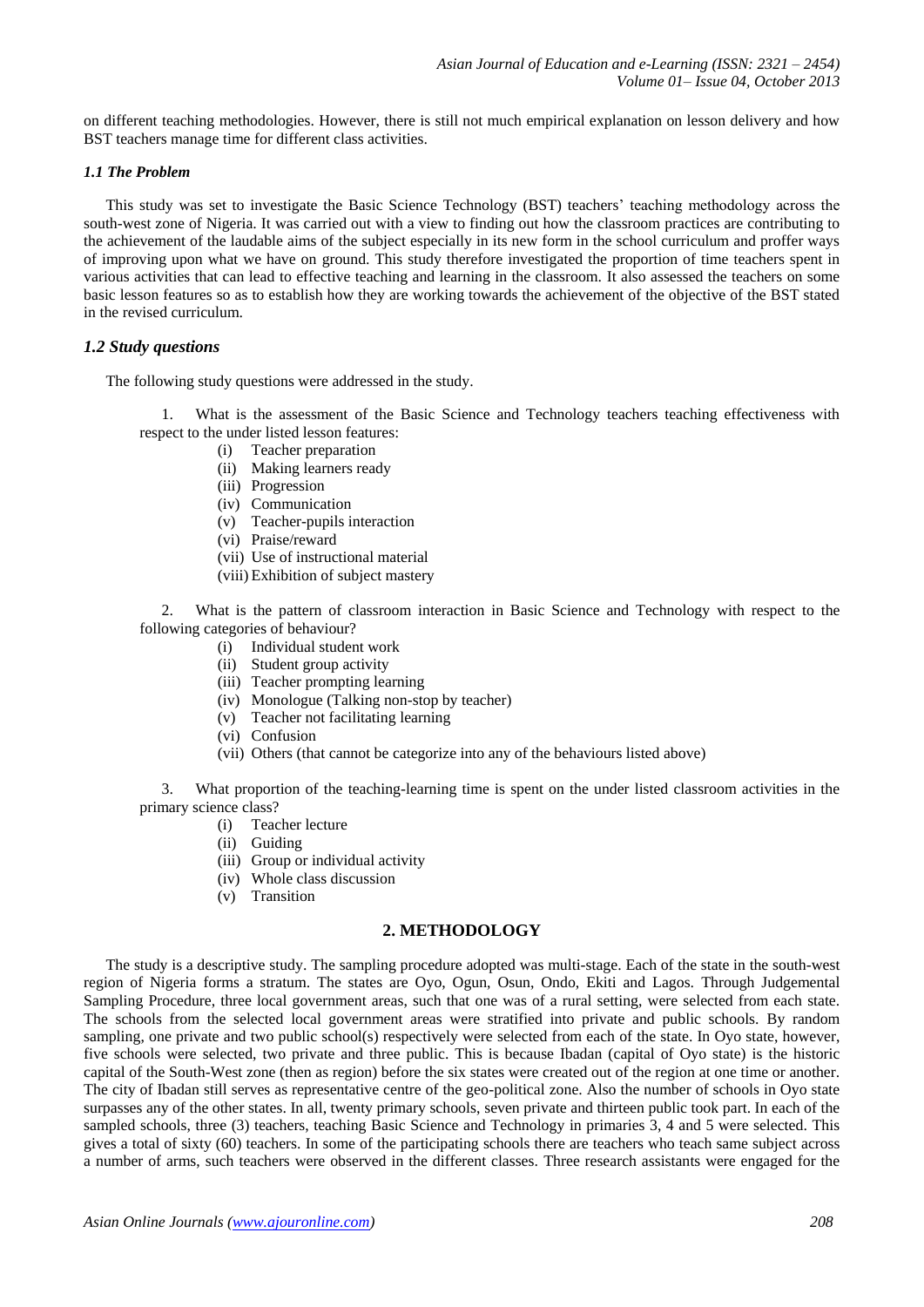study, to administer the instruments respectively in Ondo, Ekiti and Lagos state. Their competence at using the study instruments were however ascertained before the data collection exercises.

Three observation schedules were used as instruments to gather data on the various methods and strategies adopted by primary school teachers while teaching BST. They are Basic science and Technology Teaching Effectiveness Scales (BSTTM) 01): Classroom interaction sheet (CIS) as BSTTM 02; and Assessment of Teaching Methodology Basic Science and Technology (BSTTM 03)

- *(i) BSTTM 01: Basic Science and Technology Teaching Effectiveness Scale:* This is a rating scale on which some features of classroom interaction are to be rated. The higher the score a teacher receives from this scale, the more effective the teacher is in the use of instructional strategies necessary for learning to take place. The inter-rater reliability of the instrument was established with three primary schools– one private and two public schools in Ibadan North Local Government area. This gave a value of 0.84. A concurrent validity of the instrument was established using similar instrument for teaching practice along with the instrument on the same set of subjects. A value of 0.93 was derived.
- *(ii) Classroom interaction sheet (CIS):* an instrument usually used by the Institute of Education, University of Ibadan to assess classroom interactions was adopted as BSTTM 02;
- *(iii) BSTTM 03: Assessment of Teaching Methodology in Basic Science and Technology:* This has a variety of classroom activities, which are to be coded at every 20 seconds whenever such activity occurs in the classroom. An estimate reliability of 0.80 was established for BSTTM 03.

The researcher and the three research assistants visited the selected schools to identify and intimate the BST teachers that would be involved in the study. The teachers' co-operation was solicited since they would be observed while teaching at least twice. The teachers were enjoined to teach as naturally as possible.

The first lesson of the teachers was rated with BSTTM 01 for a period of 30 minutes. Where possible the BSTTM 03 was coded for another 10 minutes. Some teachers have prolonged Teaching of Basic Science and Technology for as long as one hour or more. For each of the observation the first five minutes of the first day was not rated nor coded so as to allow for the stability of the classroom climate, the teacher and the rater. In another lesson, the twenty-minute classroom interaction sheet (BSTTM 02) was coded. The BSTTM 03 was also coded for another 10 minutes or 20 minutes where possible. In all a single teacher was observed while teaching Basic science and Technology for two or three periods; this is to allow time to rate with BSTTM 01, BSTTM 02 and BSTTM 03. The data collection lasted for eight weeks across the six states.

The data gathered were analysed using frequency counts, means, percentages, and standard deviation.

#### **3. RESULTS**

**Question 1:** *What is the assessment of the Basic and Technology teachers teaching effectiveness with respect to the under listed lesson features*

- *I. Teacher preparation*
- *II. Making learners ready*
- *III. Progression*
- *IV. Communication*
- *V. Teacher-pupil interaction*
- *VI. Praise/reward*
- *VII. Use of instructional materials*
- *VIII. Exhibition of subject mastery*

Table 1 shows the average distribution of time in BST lessons across primaries 4, 5 and 6 for various lesson features.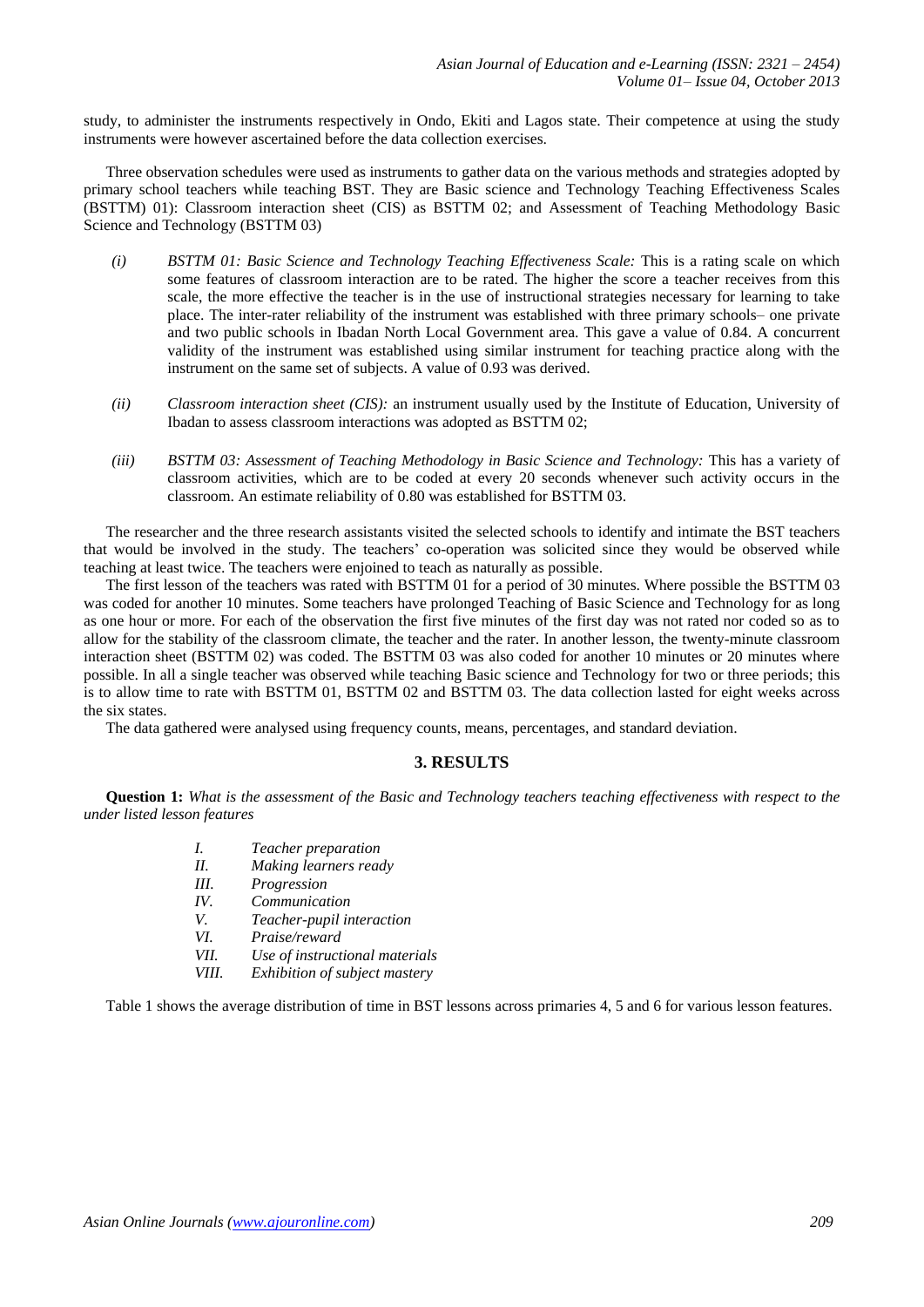|   | <b>LESSON FEATURE</b>                                            | <b>SCORE</b> | <b>STANDARD</b><br><b>DEVIATION</b> |
|---|------------------------------------------------------------------|--------------|-------------------------------------|
|   | Preparation (getting the lesson note well written before lesson) | 7.5          | 15.3                                |
|   | Making learners ready                                            |              | 12.1                                |
|   | Progression                                                      | h            | 3.68                                |
|   | Communication                                                    |              | 4.88                                |
|   | Teaching-pupil interaction                                       |              | 3.27                                |
| h | Praise, reward                                                   |              | 2.45                                |
|   | <b>Instructional Materials</b>                                   |              | 2.22                                |
|   | Subject mastery                                                  |              | 2.18                                |

**Table 1: Average Assessment of Basic Science and Technology Teachers in Different Lesson Feature [Maximum score obtainable was ten (10)]**

**Question 2:** *What is the pattern of classroom interaction in Basic Science and Technology classes with respect to the following categories of behaviour?*

- *I. Individual student work*
- *II. Student group activity*
- *III. Teachers prompting learning*
- *IV. Monologue (talking non-stop by teacher)*
- *V. Teacher not facilitating learning*
- *VI. Confusion*
- *VII. Others (that cannot be categorised into any way of the behaviours listed above)*

Table 2 shows the average distribution of proportion of time in BST classes across primaries 4, 5 and 6 with respect to different categories of behaviour

#### **Table 2:Proportion of Time Spent on Categories of Behaviour during a Twenty-Minute Basic Science and Technology Classroom Interaction.**

| <b>Behaviour Category</b>            | No.<br>*Average<br>Tallies $(N = 80)$ | Of  <br>of<br>Percentage<br><b>Time</b><br><b>Spent</b> |
|--------------------------------------|---------------------------------------|---------------------------------------------------------|
| Individual student work (A)          | 15.59(4)                              | 19.5                                                    |
| Student group activity (B)           | 9.08(2)                               | 11.4                                                    |
| Teachers prompting learning $(C)$    | 31.07(8)                              | 38.8                                                    |
| Monologue $(D)$                      | 12.88(3)                              | 16.1                                                    |
| Teacher Not facilitation learner (E) | 8.24(2)                               | 10.3                                                    |
| Confusion $(F)$                      | 2.37(1)                               | 3.0                                                     |
| Others $(G)$                         | 0.76(0)                               | 1.0                                                     |

\*Figures in bracket indicate the approximate number of minutes spent out of twenty minutes

**Question 3:** *What proportion of the teaching-learning time is spent on the under listed classroom activities in the Basic science and technology class*

- *I. Teacher Lecture II. Guiding III. Group or individual activities IV. While class discussion*
- V. *Tr*ansition.

Table 3 shows the average distribution of proportion of time spent on basic teaching –learning activities across primaries 4, 5 and 6.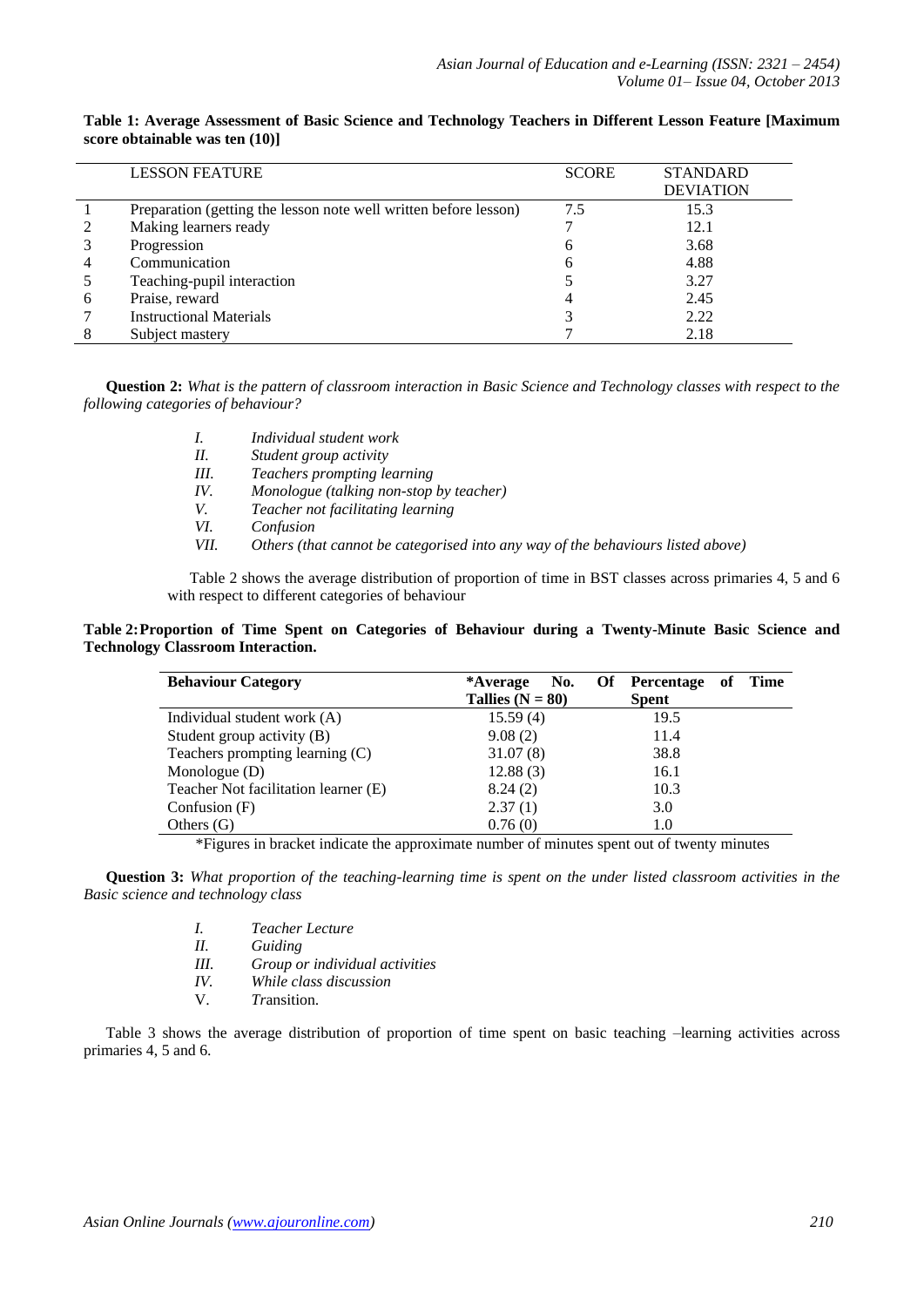| <b>Teaching – learning Activities</b> |                                                                                          | Average<br>No<br>Tallies N=90 | <b>Summary</b><br><b>Total</b> | Percentage<br>of time |
|---------------------------------------|------------------------------------------------------------------------------------------|-------------------------------|--------------------------------|-----------------------|
| A.                                    | Teaching/Lecture                                                                         |                               |                                |                       |
|                                       | Lecture/Explain<br>(i)                                                                   | 26(9)                         |                                | 28.9                  |
|                                       | (ii) Lecture with material                                                               | 4(1)                          |                                | 4.4                   |
|                                       | (iii) Give direction on how to operate                                                   | 3(1)                          |                                | 3.3                   |
|                                       | particular materials                                                                     |                               |                                | 8.9                   |
|                                       | (iv) Ask rhetoric questions                                                              | 8(3)                          | 41(14)                         | 46.7                  |
| <b>B.</b>                             | Guiding                                                                                  |                               |                                |                       |
|                                       | Teacher<br>(i)<br>allows<br>pupils<br>to                                                 | 5(2)                          |                                | 5.6                   |
|                                       | manipulate materials                                                                     |                               |                                |                       |
|                                       | (ii) Teacher<br>reading<br>pupils<br>to                                                  | 2(1)                          | 7(3)                           | 2.8                   |
|                                       | discover relationships                                                                   |                               |                                | 7.8                   |
| $\mathcal{C}$ .                       | <b>Group or individual Activities</b>                                                    |                               |                                |                       |
|                                       | A particular pupil or group of<br>i.                                                     | 4(1)                          |                                | 4.4                   |
|                                       | pupil(s) describe an activity or materials                                               |                               |                                |                       |
|                                       | to the class.                                                                            |                               |                                |                       |
|                                       | ii.<br>Group/individual<br>carry<br>out                                                  | 2(1)                          |                                | 2.2                   |
|                                       | observation on material(s)                                                               |                               |                                |                       |
|                                       | Pupils work in small group<br>iii.                                                       | 4(1)                          |                                | 4.4                   |
|                                       | Pupils work in group as a whole<br>iv.                                                   | 7(2)                          | 17(5)                          | 7.8                   |
| D.                                    | <b>Whole Class Discussion</b>                                                            |                               |                                |                       |
|                                       | Teacher initiates discussion on<br>i.                                                    | 7(2)                          |                                | 7.8                   |
|                                       | local common concept or phenomenon.                                                      |                               |                                | 3.3                   |
|                                       | Pupil/pupils initiate discussion<br>ii.<br>local<br>common concept<br><sub>a</sub><br>on | 3(1)                          |                                |                       |
|                                       | <b>or</b><br>phenomenon                                                                  |                               |                                | 5.6                   |
|                                       | iii. Extend response to a question                                                       | 5(2)                          | 15(5)                          | 16.7                  |
| E.                                    | <b>Transition</b>                                                                        |                               |                                |                       |
|                                       | Moving<br>observe<br>around<br>i.<br>to                                                  | 4(1)                          |                                | 4.4                   |
|                                       | something                                                                                | $\theta$                      |                                | $\overline{0}$        |
|                                       | ii.<br>Moving around to exchange                                                         | 3(1)                          | 72)                            | 3.3                   |
|                                       | materials                                                                                |                               |                                | 7.8                   |
|                                       | iii. Moving around to meet the                                                           |                               |                                |                       |
|                                       | teacher or clarify something from the                                                    |                               |                                |                       |
|                                       | teacher                                                                                  |                               |                                |                       |
| F.                                    | <b>Others</b>                                                                            |                               |                                |                       |
|                                       | E.g. Teacher having visitor.                                                             | 3(1)                          | 3(1)                           | 3.3                   |
|                                       | Students coming to join the class while lesson                                           |                               |                                |                       |
| are on.                               |                                                                                          |                               |                                |                       |

#### **Table 3: Proportion of Time Spent on Teaching-Learning Activities.**

The figure in bracket represents the average number of minutes spent in activity out of 30 minutes.

#### **4. DISCUSSION**

In the area of preparation of lesson note, making learners ready and subject mastery, the Basic science and technology teachers in the South-West region of Nigeria were doing well (See Table 1). In communication, the teachers are fairly good they score an average of 6 out of 10, but it was however observed that the teachers had to intermittently speak in Yoruba, the language of the environment virtually in all the three categories of classes observed (Primaries  $3, 4 \& 5$ ). As stated in page 16, session 4, paragraph 19 e and g, of the National Policy [7], the medium of instruction in the primary schools shall be the language of the environment for the first three years with English being one of the subjects to be taught in schools. As students get to primary four, English progressively become the medium of instruction. This is not fully so, even in primary five, students need to be instructed in Yoruba before they could understand the teacher.

Praise/reward were given to students fairly on the average in the classes, 4 out of every 10 BST teachers were doing this well. The BST teachers were not so good at praising or encouraging pupils' actions or behaviour in the classes. In most of the cases where the pupils' actions were rewarded; it was through clapping of hands by other members of the class. To this investigator, this is rather childish; this should be for the nursery and lower primary classes. Pupil-teacher interaction was just on the average; this has to do with teacher asking questions, while students are responding. Students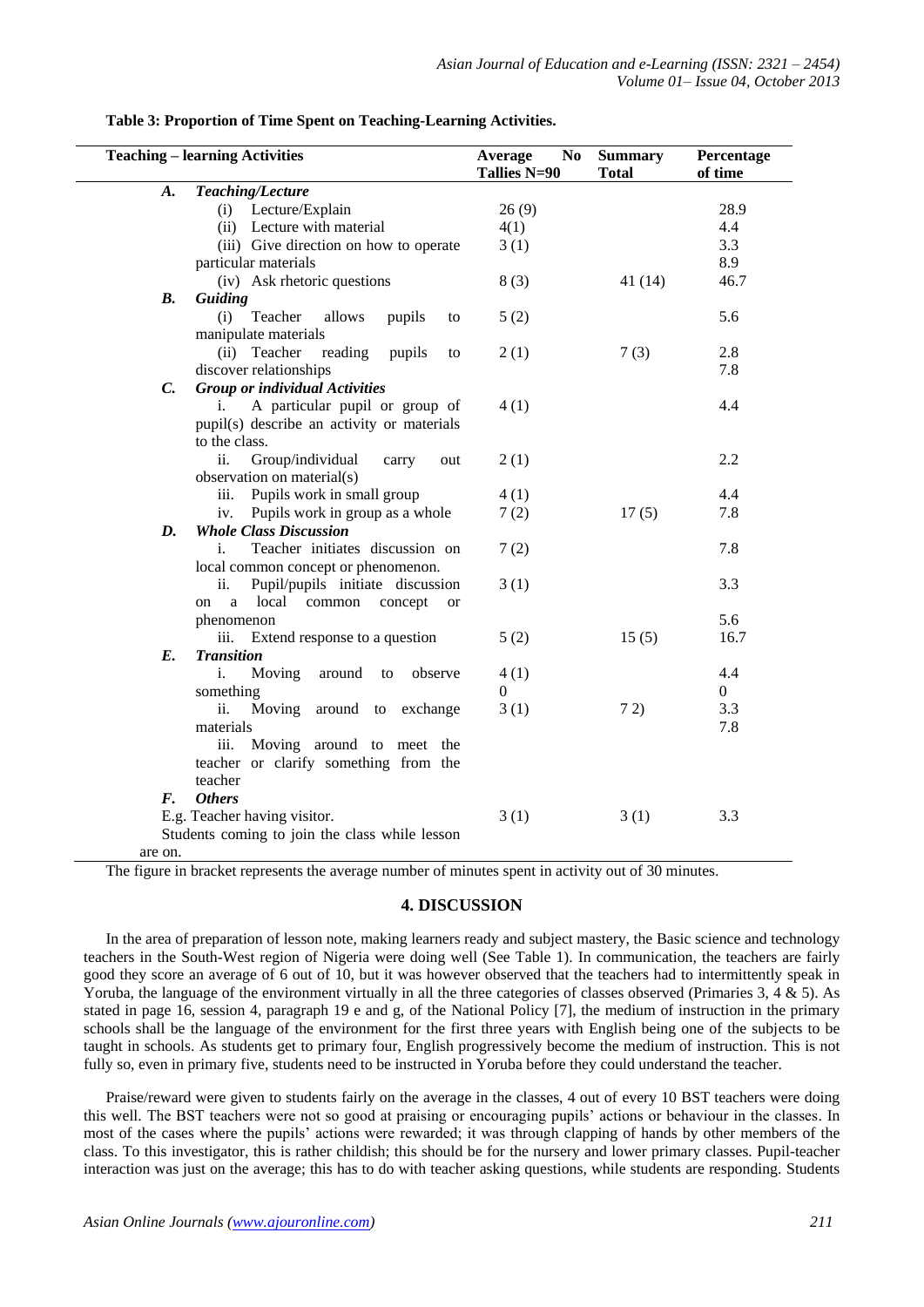learn better when they are carefully involved in the teaching/learning process rather than being passive receivers of informative in the classroom. It is however noteworthy that most of the questions asked were neither probing nor leading questions, they hardly challenge the students' reasoning faculty and they were most of the time rhetoric questions. Teachers seem to forget that part of the objective of BST is to make learners think and reason in a logical manner. The use of instructional material was not encouraging in most of the BST classes observed.

As we can see in Table 2, twenty minutes classroom interaction in the Basic science and Technology science classes, an average of eight minutes (38.8% of the time) was spent in teacher prompting learning, though as stated above, a good proportion of this period was spent on asking rhetoric recall questions. Individual student work took four minutes (19.5% of time) this was followed by monologue (teacher talking non-stop), then teacher not facilitation learning, this was more on teacher commenting on irrelevant matter in the class or receiving visitors or sending students on errands. Student group activities work took only two minutes on the average out of a twenty-minute of classroom interaction. Yoloye [15] had pointed out that the foundation of science is curiosity, which is a passion to have an understanding of the world. Inquiry is the major way to satisfy curiosity. Teachers, who capitalise on this natural tendency of children, usually achieve considerable success in teaching children. As a contributory variable within the classroom environment, the teacher is expected to take up the role of a facilitator of learning being a part of the school and the society at large [16].

From the answer to research question three, 14 minutes out of 30 minutes of Teaching-learning time was on the teacher. On the average, teacher lecture with and without materials for ten (10) minutes, give direction for one minute and ask rhetoric question for three (3) minutes. Emeke and Odetoyinbo [17] corroborate this while observing integrated science class-room sessions in the Junior Secondary Schools recorded that lecture method dominated (55% of teaching time) the teaching strategies followed by explanation of concepts. Similarly, in a study on Monologue Patterns among primary schools teachers in Nigeria across four subjects' areas, Osokoya and Odinko [18] recorded that Primary Science Teachers spent as much as 26% of teaching-learning time on Monologue (Talking non-stop) in Primary six. The teacher guided the students on how to manipulate and discover relationships for an average time of three minutes out of thirty minutes lesson. Five minutes (7.8% of time) was spent on the average on group or individual activity, while class discussion took an average of 16.7% of the total teaching learning time. Moving round to observe something or clarify certain things had an average of two (2) minutes out of a thirty minutes lesson. Osokoya [19] commented that the Nigeria science classes are usually teacher centred while the students are like spectators. The teacher hardly demonstrates nor experiments a concept, neither does the teacher gives the pupils' opportunity to express themselves or be involved in the teaching-learning process as much as possible. In the present study about 45% of time was on teacher singular activity while 16.7% of the teacher time was on whole class discussion. It had been established by Amosun [20] that small group instruction enhances pupils' performance more than the whole class instruction. It is therefore appropriate to have lesser proportion of time on whole class discussion compared to teacher singular activity with individual student.

The Nationals Policy on Education [7] emphatically stated that the teaching methodology should de-emphasize the memorisation and regurgitation of facts. The teaching methodology should rather encourage practical exploratory and experimental methods. In the BST class, there is the need to stress 'hands on' science activity whereby the teacher only acts as the facilitator while the pupils are the actors or the doer. When planning to teach science the teacher should plan to involve the students in the teaching-learning process so that the pupils are not reduced to mere listeners in class. Above all, an effective BST teacher should be able to encourage young children to develop an interest in practicing science as part of their daily lives.

The primary level should help the child to recognize the importance of asking for, obtaining and testing evidence before drawing conclusion. Science and technological appliances abounds in our homes such that children would need to have enough basic scientific knowledge to be able to cope with current and subsequently demands of the society. We should also realise that some of the children in the primary school may not have the opportunity of going to secondary school, it is the knowledge gained at the level that remains their only formal awareness about science and technology for the rest of their lifetime.

## **5. CONCLUSION**

Generally, the teaching of Basic Science and technology has not being completely weaned from the historical antecedents in which students' participation in verbal interactions and skill demonstrations are completely discouraged. Okunola [21] attributed this to inadequacies of equipment and facilities thus leading to limited opportunities for the teachers to design formative evaluation questions that will make students to be more involved in classroom interactions in BST classes.

Going by the trend of research studies on classroom climate especially in the BST lessons, we can notice some improvement in the BST classes observed, but still the Teacher talk 'syndrome still prevail in our classrooms. The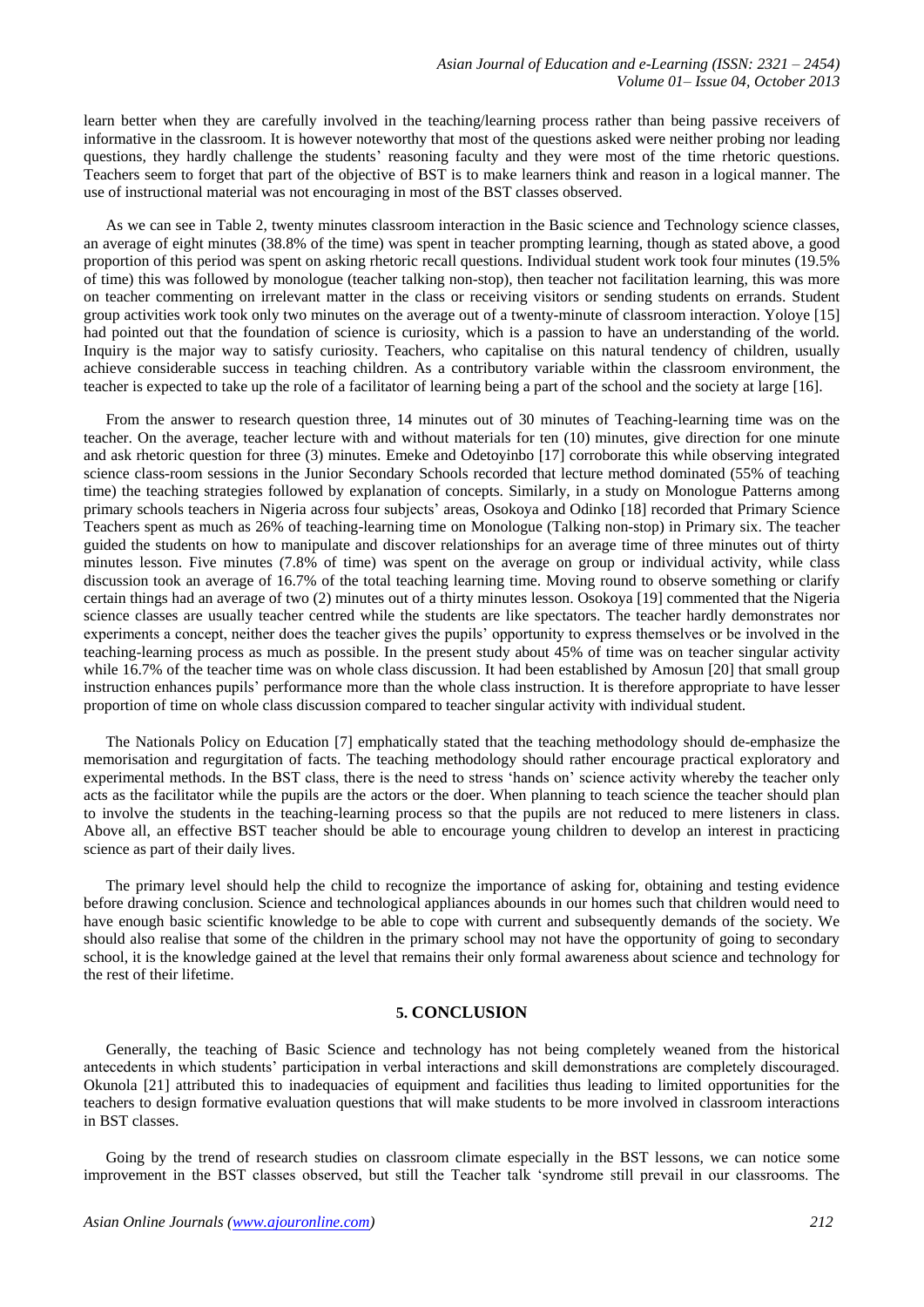children are yet to be guided and directed by teachers at the primary school so as to lay a sound basis for scientific and reflective thinking'.

There is need for more in-service training for teachers to equip them better. Zakeriya [22] is of the opinion that the opportunities available for professional development for the teachers of BST at the primary school are limited. Science education programme need to integrate pedagogy and content so that the teachers may not only be prepared with respect to a specific subject content but on teaching strategies, varieties of instructional tools, and classroom management that can make science period a transforming teaching/learning experience.

## **6. REFERENCES**

1. Hornby, A.S. (2010). *Oxford advanced Learner's dictionary* 7<sup>th</sup> Edition. New York: Oxford University Press.

2. Yoloye, E.A. (1994). Primary education. In Akinkugbe O.O. (Ed): *Nigeria and Education: The Challenges Ahead.* Second Obafemi Awolowo Foundation Dialogue. Ibadan: Spectrum Books.

3. Yoloye, E.A. (1999). Improving the quality of science education in Nigeria in the next millennium. Science in Nigeria: Challenges of the Next millennium, 8-13. *Proceedings of the Nigeria Academy of Science 21st Anniversary Conference, 1999*. Lagos: NAS.

4. Onocha, C.O., & Okpala, P.N.(1985). Faculty environment as correlates of science achievement of pupils in primary school. *Journal of Science Teachers Association of Nigeria,* 23 (1&2), 150 -155.

5. Federal Ministry of Education (1998). *Core curriculum for primary science*. Lagos: Iduma Printing Company.

6. Osokoya, M.M. (2002). Effective teaching and learning of science in pre-primary and primary schools. In A. Mansaray & I.O. Osokoya (Eds), *Curriculum development at the turn of the century,* 141-158. Ibadan: University of Ibadan.

7. Federal Republic of Nigeria (2004): *National policy on education*. (4th Ed.). Lagos: NERDC Press.

8. Ihebeveme C.I. (2009). Challenges to effective teaching in the lower and middle Universal Basic Education and strategies required for the teacher. *Journal of the Nigerian Academy of Education,* 5(1), 103-113.

9. National Teachers Institute (2010). *Manual for retraining of primary school teacher: Basic science and technology*. Kaduna: NTI Press

10. Sharehu, H.M. (2010). *Nationwide capacity building programme for primary school teachers under the 2010 Millennium Development Goals (MDGs) project*. Kaduna: NTI Press

11. Babatunde, O.E. (2013). Evaluation of the NTI/MDGs capacity building programme in English Language teaching in primary schools in Oyo State Nigeria. Unpublished Ph.D Thesis, University of Ibadan, Nigeria.

12. California Council on Science and Technology (2010): The preparation of elementary school teachers to teach science in California: Challenges and opportunities impacting teaching and learning science*.* Sacrament California. Retrieved from [http://www.ccst.us,](http://www.ccst.us/) June 28, 2010.

13. Mbajiorgu, N.M (2003). *Science: The teachers' perspective an introduction to science education* Enugu: Institute for Development Studies.

14. Babatunde, A.A. (2009). Some teachers' factors as correlates of pupils learning outcomes in core subjects in primary schools in South Western Nigeria. Unpublished Ph.D Thesis, University of Ibadan.

15. Yoloye, E.A. (2010). *Science education and educational science*. Ibadan: Laurel Educational Publishers Limited.

16. Bakare, B.M. (2013). The teacher – A potent catalyst within the classroom environment. In Onuka, A.O.U (Ed) *Learning – A book in honour of Prof. T.W Yoloye at 60.* Ibadan: Society for Promotion of Academic and Research Excellence.

17. Emeke, E.A., & Odetoyinbo, B.B. (2004). Evaluation of teachers' knowledge of the objective of the Nigeria integrated science programme and implementation strategies: Implication for pedagogical practices. *West African Journal of Education*, 24 (1), 43-54.